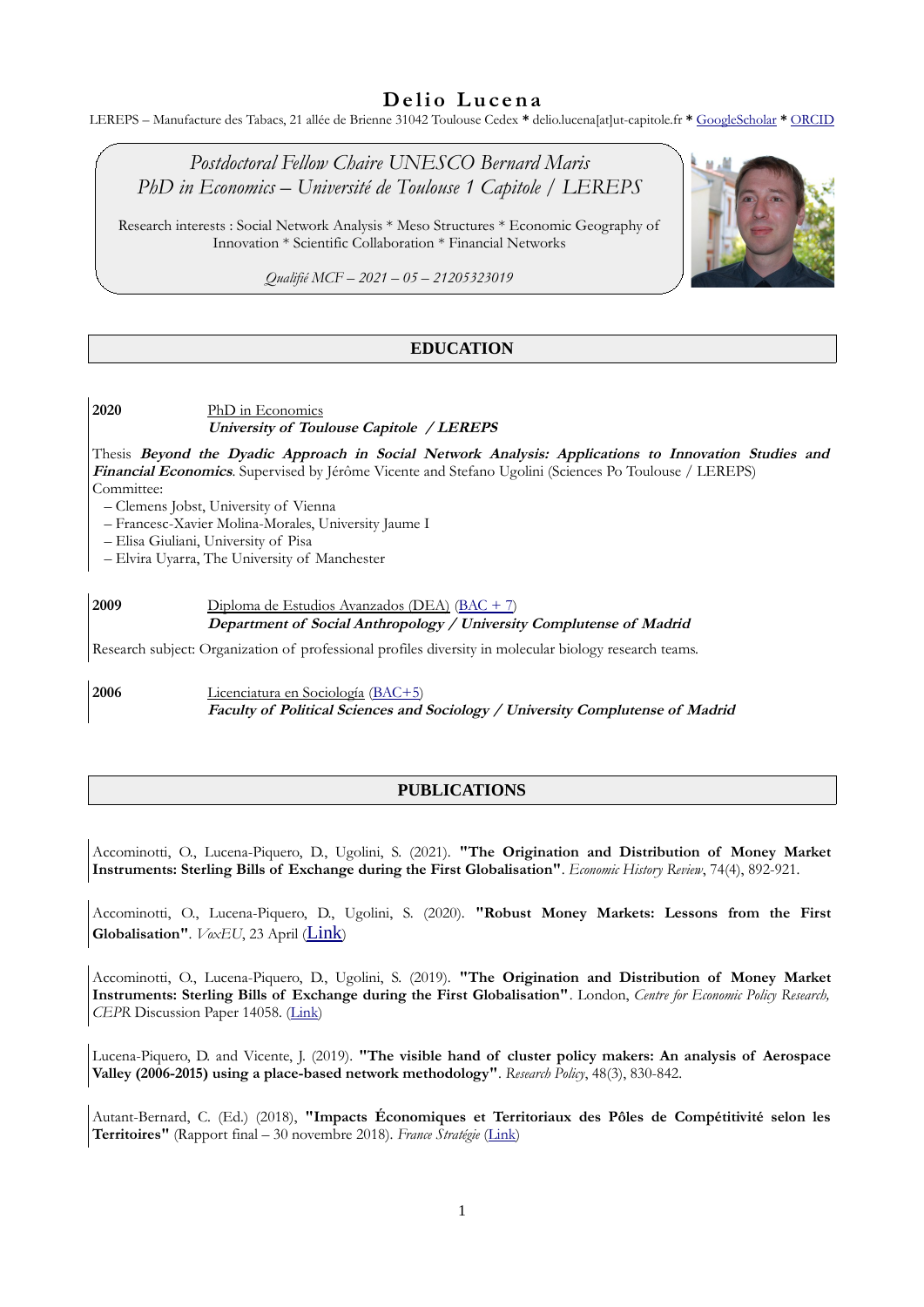LEREPS – Manufacture des Tabacs, 21 allée de Brienne 31042 Toulouse Cedex **\*** delio.lucena[at]ut-capitole.fr **\*** [GoogleScholar](https://scholar.google.com/citations?user=h1o5sWsAAAAJ&hl=en) **\*** [ORCID](https://orcid.org/0000-0002-6405-4791)

Lucena-Piquero, D. and Vicente, J. **"The Visible Hand of Cluster Policy Makers: An Analysis of Aerospace Valley (2006-2015) Using a Place-Based Network Methodology"** (September 12, 2017). Available at *SSRN*: [\(Link](http://dx.doi.org/10.2139/ssrn.3035996))

Cendón, M.L., Sanz-Cañada, J., Lucena-Piquero, D. (2017) **"Redes de innovación y colaboración en el Sistema Agroalimentario Localizado de aceite de oliva de Sierra Mágina (Andalucía, España)"** In *Gobernanza territorial y Sistemas Agroalimentarios Localizados en la nueva ruralidad*, edited by del Valle Rivera, M.C. and Tolentino Martínez, J.M., pp. 38-46. Mexico: Red de Sistemas Agroalimentarios Localizados (Red Sial-México) [\(Link](http://www.fao.org/family-farming/detail/es/c/1029880/))

Cendón, M.L., Sanz-Cañada, J., Lucena-Piquero, D. (2014) "**Differential Quality and Technical / Managerial Advice Relationships in Olive Oil Protected Designations of Origin**" *Spanish Journal of Agricultural Research*. Vol 12 (4) p. 869- 888 [\(Link\)](http://revistas.inia.es/index.php/sjar/article/view/6026/0)

Lucena-Piquero, D. (2014): "**Places: Nueva herramienta para el cálculo de lugares y redes de lugares**" *REDES, Revista hispana para el análisis de redes sociales*. Vol 25 (1) p. 190-200 ([Link\)](http://www.raco.cat/index.php/Redes/article/view/v25-n1-lucena)

Hosnedlová, R. and Lucena-Piquero, D. (2007): "**Regularizace nelegální migrace ve Spanelsku (Vývoj, dopad a ohlas ze strany Evropské Unie)**" [Regularization of illegal migration in Spain (Evolution, impact and response from the European Union)] *Migraceonline.cz*, Multikulturni Centrum Praha. Czech Republic. ([Link\)](http://www.migraceonline.cz/cz/e-knihovna/regularizace-nelegalni-migrace-ve-spanelsku-vyvoj-dopad-a-ohlas-ze-strany-evropske-unie)

## <span id="page-1-0"></span>**SCIENTIFIC EVENTS[\\*](#page-1-1)**

**Substituabilité des banques et résilience des réseaux financiers: aperçu de la première mondialisation.** Delio Lucena, Olivier Accominotti and Stefano Ugolini

6<sup>e</sup> rencontre Res-Hist, October 21-22<sup>th</sup> 2021. Aix-en-Provence (France)

**Réseaux d'affiliation et méthodologie des places: Présentation du Package R: « Places: Structural Equivalence Analysis for Two-mode Networks ».** Delio Lucena

6<sup>e</sup> rencontre Res-Hist, October 21-22<sup>th</sup> 2021. Aix-en-Provence (France)

**Capturando "animales fantásticos": meso análisis de las estructuras de roles interdependientes.** Delio Lucena

Coloquios de REDES, October 5<sup>th</sup> 2021. Online.

**Do R&D diversification policies change the cognitive structure of knowledge networks? Evidence from France using a meso-structural approach.** Delio Lucena

5<sup>th</sup> European Conference on Social Networks – EUSN 2021, September 6-10<sup>th</sup> 2021. Naples (Italy) Online.

**Bank substitutability and financial network resilience: insights from the first globalization.** Delio Lucena, Olivier Accominotti and Stefano Ugolini

5<sup>th</sup> European Conference on Social Networks - EUSN 2021, September 6-10<sup>th</sup> 2021. Naples (Italy) Online.

**Substituabilité des banques et résilience des réseaux financiers: aperçus de la Première Mondialisation.** Delio Lucena, Olivier Accominotti and Stefano Ugolini

9<sup>emè</sup> Congrès de l'Association Française de Sociologie, July 6-9<sup>th</sup> 2021. Lille (France) Online.

<span id="page-1-1"></span>Selected : Only those where I was the speaker.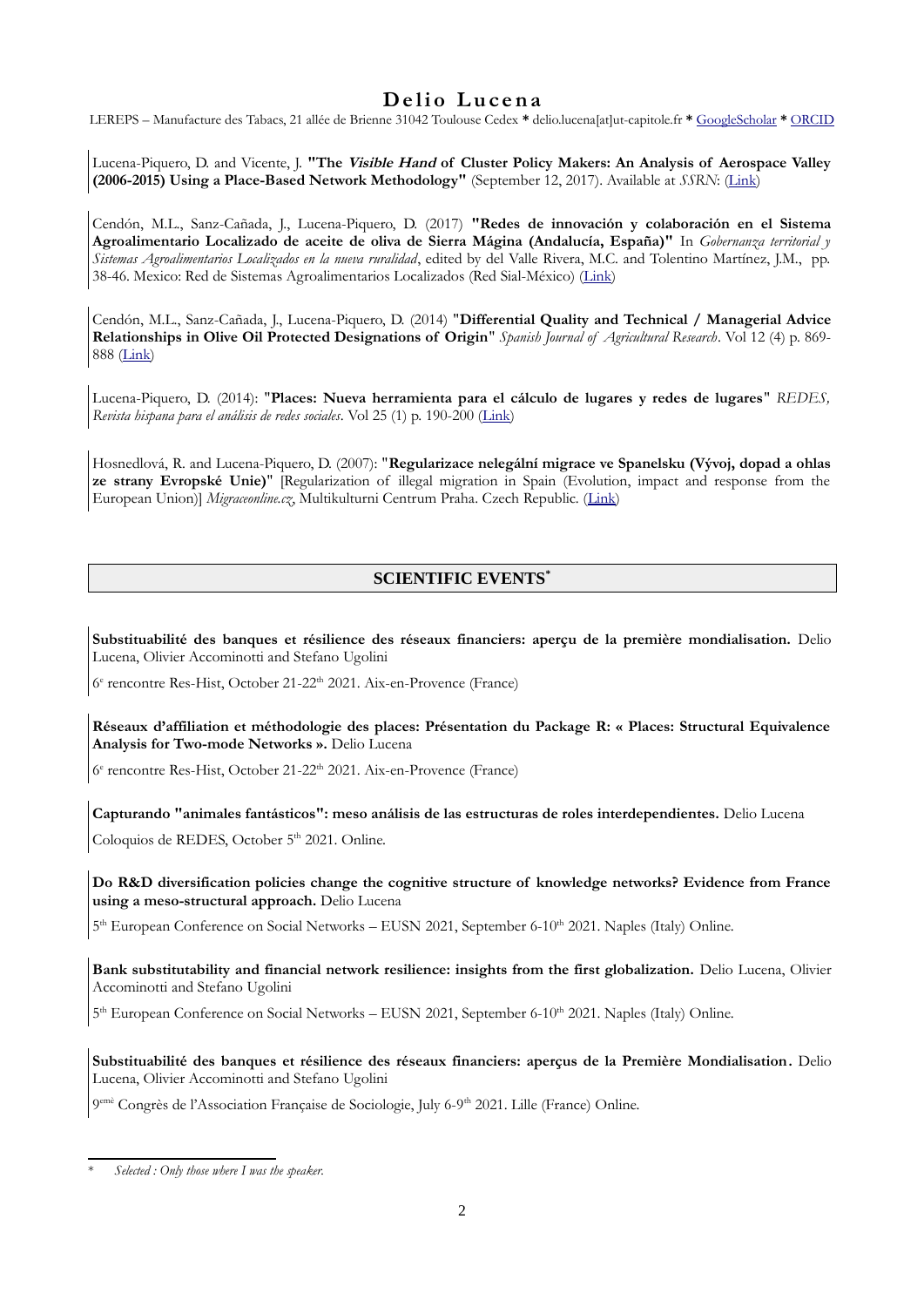LEREPS – Manufacture des Tabacs, 21 allée de Brienne 31042 Toulouse Cedex **\*** delio.lucena[at]ut-capitole.fr **\*** [GoogleScholar](https://scholar.google.com/citations?user=h1o5sWsAAAAJ&hl=en) **\*** [ORCID](https://orcid.org/0000-0002-6405-4791)

**Do R&D diversification policies change the cognitive structure of knowledge networks? Evidence from France using a meso-structural approach.** Delio Lucena-Piquero

Networks 2021: A joint Sunbelt and NetSci Conference, July 5-10<sup>th</sup> 2021. Online.

**Bank substitutability and financial network resilience: insights from the first globalization.** Delio Lucena, Olivier Accominotti and Stefano Ugolini

Networks 2021: A joint Sunbelt and NetSci Conference, July 5-10<sup>th</sup> 2021. Online.

**« Les animaux fantastiques »: appréhender l'intermédiation économique par l'analyse de réseaux.** Delio Lucena-Piquero, Stefano Ugolini et Jérôme Vicente

Labex SMS – Journée Mondes économiques, June 9<sup>th</sup> 2021. Toulouse (France)

### **Do R&D diversification policies change the cognitive structure of knowledge networks? Evidence from France using a meso-structural approach.** Delio Lucena

Coloquios de REDES, February 2nd 2021. Online.

**Measuring Systemicness in the International Financial Network During the First Globalization.** Delio Lucena, Olivier Accominotti and Stefano Ugolini

4<sup>th</sup> European Conference on Social Networks – EUSN 2019, September 9-12<sup>th</sup> 2019. Zurich (Switzerland)

**The visible hand of cluster policy makers: An analysis of Aerospace Valley (2006-2015) using a place-based network methodology.** Delio Lucena and Jérôme Vicente

XXXVIII Sunbelt Conference, June  $26<sup>th</sup> -$  July 1<sup>st</sup> 2018. Utrecht (The Netherlands)

**The visible hand of cluster policy makers: An analysis of Aerospace Valley (2006-2015) using a place-based network methodology.** Delio Lucena and Jérôme Vicente

4 th Geography of Innovation Conference (GEOINNO2018), January 31th – February 2nd 2018. Barcelona (Spain)

**The visible hand of cluster policy makers: An analysis of Aerospace Valley (2006-2015) using a place-based network methodology.** Delio Lucena and Jérôme Vicente

RSA Annual Conference 2017, June 4-7<sup>th</sup> 2017. Dublin (Ireland)

**Une analyse de réseau du système financier international pendant la 1ère mondialisation.** Delio Lucena, Stefano Ugolini and Olivier Accominotti

Séminaire "Savoirs, Réseaux, Médiations", April 21<sup>th</sup> 2017. Toulouse (France)

**How collaborative incentives in cluster policies influence the structural role of SMEs in regional innovation systems: A network-based analysis of Aerospace Valley in Toulouse - France (2005-2015).** Delio Lucena and Jérôme Vicente

2nd Abbé Grégoire Innovation Day, March 28<sup>th</sup> 2017. Paris (France)

**How cluster policies influence the structural organization of knowledge networks in regional innovation systems: the case of Aerospace Valley in Toulouse (2005-2015) .** Delio Lucena and Jérôme Vicente

What's new in the economics of innovation? Theory, empirics and public policy, December 1-2<sup>nd</sup> 2016. Grenoble (France)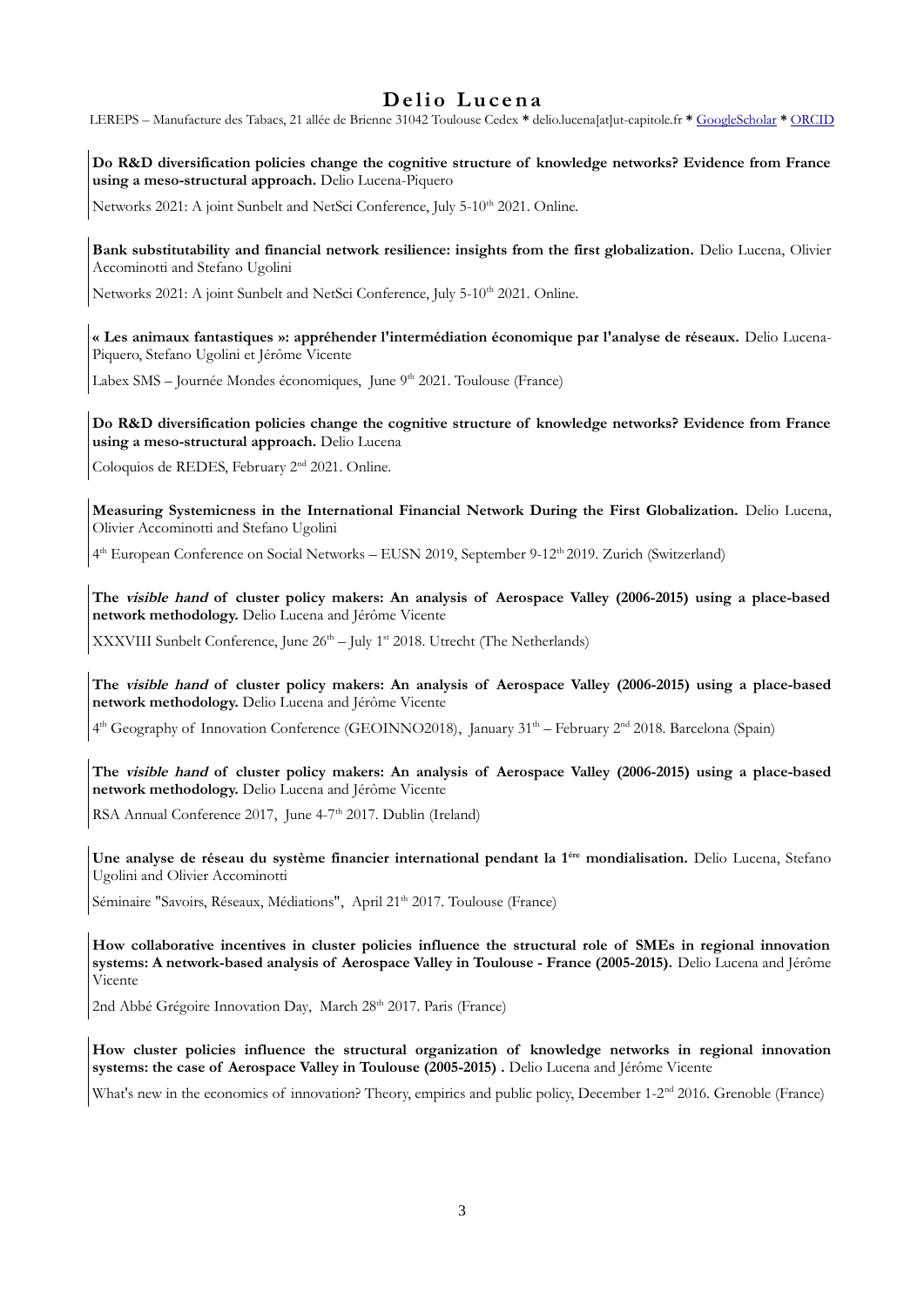LEREPS – Manufacture des Tabacs, 21 allée de Brienne 31042 Toulouse Cedex **\*** delio.lucena[at]ut-capitole.fr **\*** [GoogleScholar](https://scholar.google.com/citations?user=h1o5sWsAAAAJ&hl=en) **\*** [ORCID](https://orcid.org/0000-0002-6405-4791)

**How cluster policies influence the structural organization of knowledge networks in regional innovation systems: the case of Aerospace Valley in Toulouse (2005-2015).** Delio Lucena and Jérôme Vicente

11th Regional Innovation Policies Conference, November 3-4th 2016. Cardiff (Wales UK)

**A Network Analysis of the International Financial System During the First Globalization.** Stefano Ugolini; Olivier Accominotti and Delio Lucena

Journée d'études "Réseaux et finance dans le long terme", June 30<sup>th</sup> 2016. Toulouse (France)

**Analyzing political power with structural equivalence and networks of places: The study of French elites belonging to a Socialist government during 1981-2012.** Nathalie Del Vecchio, Johanna Edelbloude and Delio Lucena.

Séminaires du LEREPS, February 27<sup>th</sup> 2015. Toulouse (France)

**Innovation en réseau dans la Région de Midi-Pyrénées: Le pouvoir des laboratoires et des PME dans les projets collaboratifs sectoriels.** Delio Lucena, Laurent Lacheny and Marie-Pierre Bès

X ème journée d'étude ReSTo (Réseaux Sociaux à Toulouse). November 15<sup>th</sup> 2013. Toulouse (France)

**Cartographie des ressources web liées aux tests génétiques en accès libre sur Internet.** Jaime Jiménez Pernett and Delio Lucena Piquero.

2ème âtelier du projet TeGALSI: "Tests génétiques en accès libre sur Internet: ressorts, développements et conséquences d'une offre en émergence". June 30<sup>th</sup> 2011. Toulouse (France)

#### Round table **"Redes Sociales y Desarrollo Local: El caso de Logrosán"**

International course of the University of Extremadura "Desarrollo Local Sostenible y Participación Ciudadana", July 6<sup>th</sup> 2005. Los Santos de Maimona (Spain).

**International PhD course on Economic Geography – Geography of innovation, networks and transitions**

September 10-14<sup>th</sup> & October 29<sup>th</sup> – November 2<sup>nd</sup> 2018, Utrecht (The Netherlands)

### **KID PhD Summer School - Knowledge Dynamics, Industry Evolution, Economic Development**

July 10-16<sup>th</sup> 2016. Nice (France)

## **SCIENTIFIC SOFTWARE**

Delio Lucena, (2017-2021): **Places: Structural Equivalence Analysis for Two-mode Networks** R package v0.2.3 [\(Link](http://lereps.sciencespo-toulouse.fr/new-r-package-places-developpe-par-delio-lucena))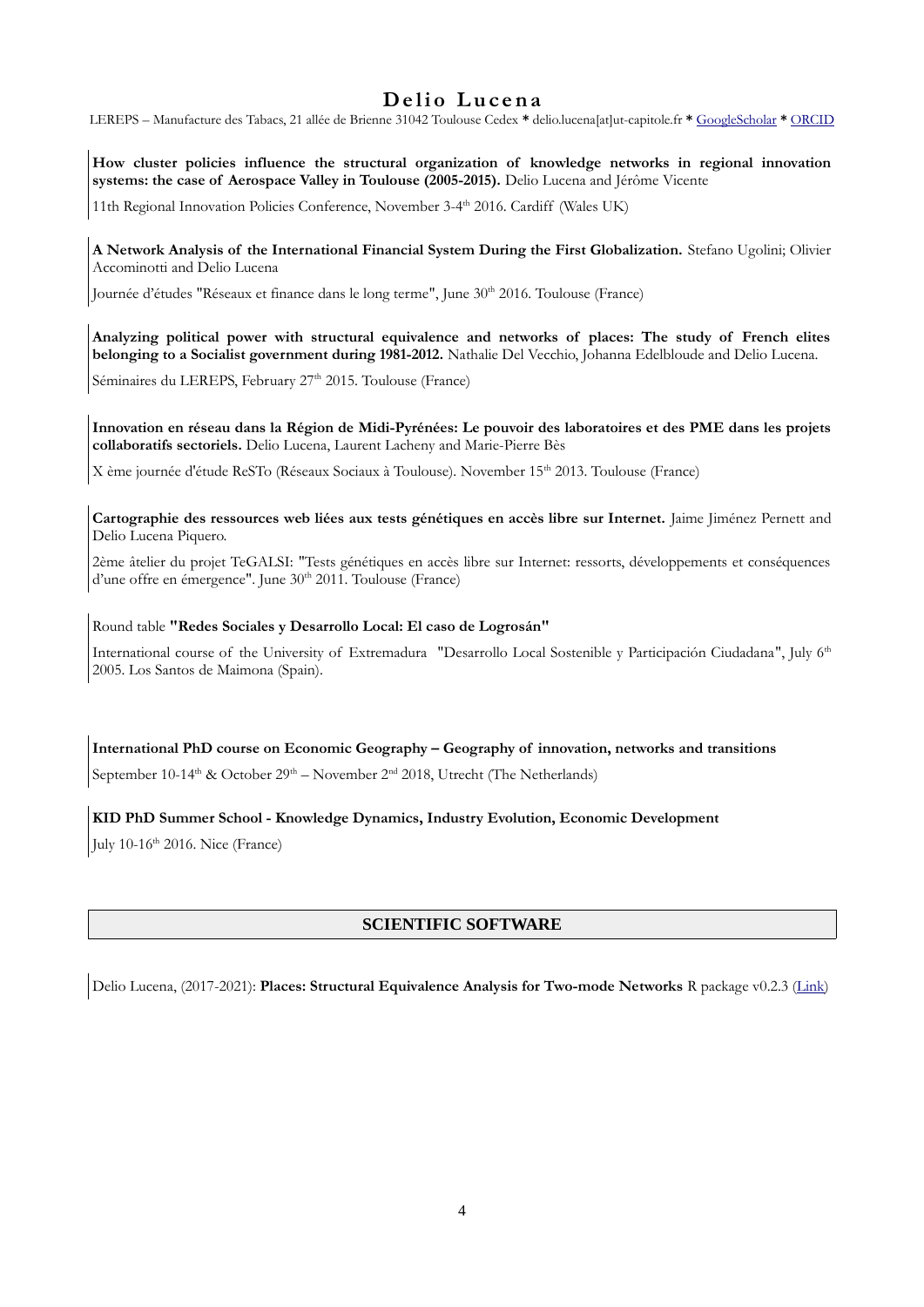LEREPS – Manufacture des Tabacs, 21 allée de Brienne 31042 Toulouse Cedex **\*** delio.lucena[at]ut-capitole.fr **\*** [GoogleScholar](https://scholar.google.com/citations?user=h1o5sWsAAAAJ&hl=en) **\*** [ORCID](https://orcid.org/0000-0002-6405-4791)

### **RESPONSIBILITIES**

- **2021 ...** Bureau member of the RT26 Réseaux Sociaux **Association française de sociologie (AFS)**
- **2018 2020** Laboratory board member **LEREPS**
- **2017 2019** Doctoral school board deputy member **TESC doctoral school**
- **2016 2020** Secretary of research seminars **LEREPS**

#### **OTHER RESEARCH ACTIVITIES**

**2021** Reviewer **Analyses of Social Issues and Public Policy (ASAP)** 

### **PROFESSIONAL EXPERIENCE**

**April 2021 – April 2022** Postdoc Fellow Chaire UNESCO Bernard Maris: **Sciences Po Toulouse (**[SciencesPo](http://www.sciencespo-toulouse.fr/)**) / Laboratoire d'Étude et de Recherche sur l'Économie, les Politiques et les Systèmes Sociaux (**[LEREPS](http://lereps.sciencespo-toulouse.fr/)) (France)

Project "Ready for change? Background on diversification in the Occitan region and situation ahead of the Covid-19 crisis".

**2015 – 2020** PhD fellow: **University of Toulouse I – Capitole (**[UT1](http://www.ut-capitole.fr/)**) / LEREPS**

September 2018 – August 2020: ATER **Sciences Po Toulouse**

Teaching: "Économie Publique" CdM L2

Teaching: "Atelier de lecture et de méthodologie en économie " CdM L1

October 2015 – September 2018: CDU grant **University of Toulouse I – Capitole**

Teaching: Supervising research assignments. Online course "Acción pública local y gobierno territorial"

Teaching: "Méthodes d'analyse mathématique" TD L2 AES

**January – June 2015** Part-time teacher: **Institut Supérieur de l'Aéronautique et de l'Espace (**[ISAE](http://www.isae.fr/)**)** (France)

Teaching: "Gestion des ressources humaines et des connaissances" Teaching: "Sociologie de l'innovation"

**March – June 2014** Research Engineer: **ISAE** *(France)*

Project "Étude des réseaux d'innovation. Une étude comparative des publications". Comparative study of the collaborative innovation networks of three major aeronautics industrial corporations.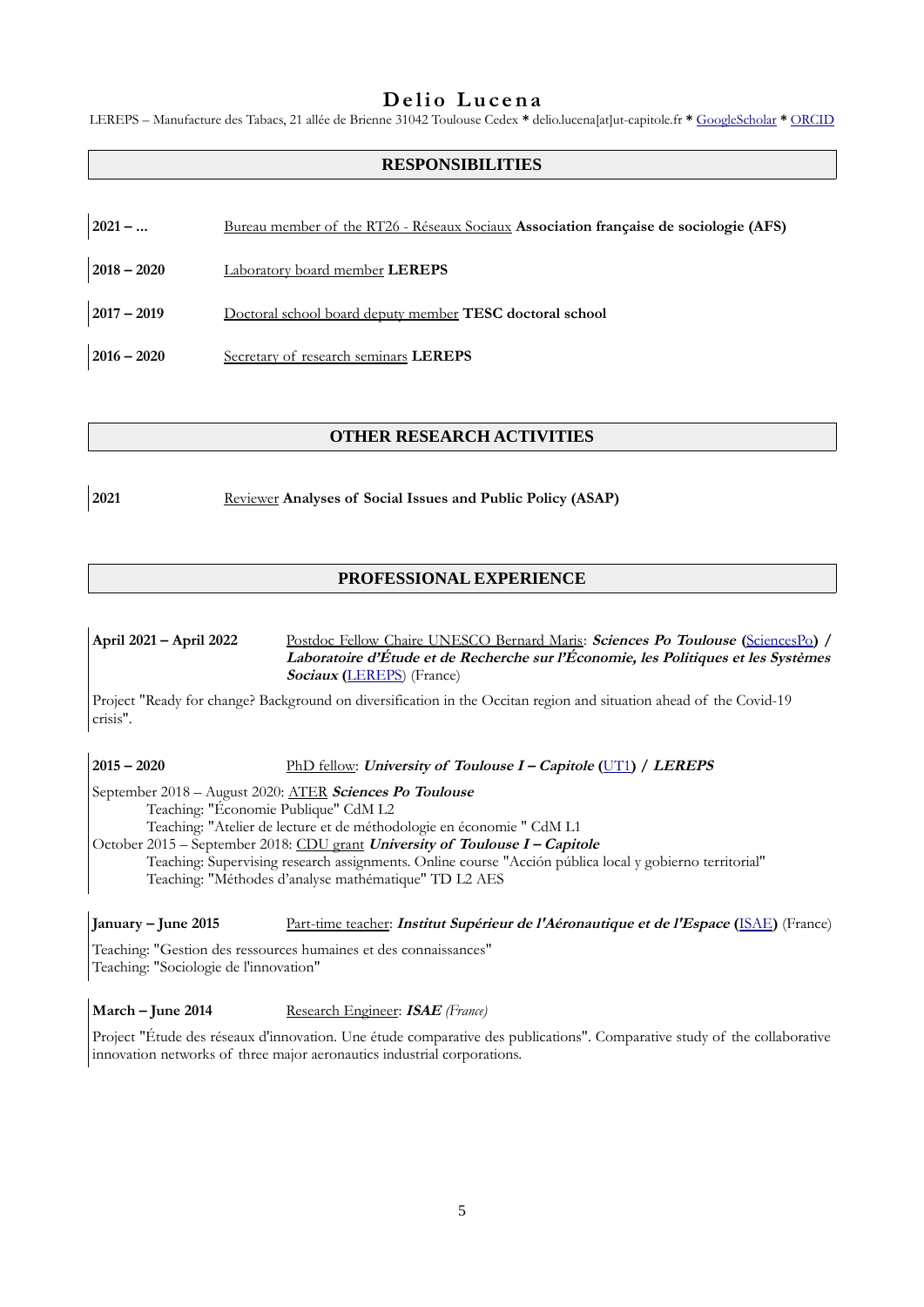LEREPS – Manufacture des Tabacs, 21 allée de Brienne 31042 Toulouse Cedex **\*** delio.lucena[at]ut-capitole.fr **\*** [GoogleScholar](https://scholar.google.com/citations?user=h1o5sWsAAAAJ&hl=en) **\*** [ORCID](https://orcid.org/0000-0002-6405-4791)

**April – June 2013** *Freelance* Researcher *(France)*

Clients and academic works:

**· Midi-Pyrénées Innovation (**[MPI](https://www.mp-i.fr/)**)** (France)**:** Project "Étude des réseaux". Social network analysis of sectoral collaborative projects in the region Midi-Pyrénées.

**· Escuela Andaluza de Salud Pública (**[EASP](http://www.easp.es/)**)** *(Spain)***:** Online course teaching. "Introducción al Análisis de Redes Sociales en las Organizaciones Socio-sanitarias".

## **October 2012 – March 2013** Research Assistant: **University of Toulouse II – Le Mirail (Actually** *[UT2J](http://www.univ-tlse2.fr/)***)**

Project ANR ["RESOCIT](http://w3.lisst.univ-tlse2.fr/programmes/resocit.html): Citations scientifiques et réseaux sociaux". Fieldwork in the study of researchers' collaborative dynamics.

**February 2011 – May 2012** *Freelance* Researcher *(Spain)*

Clients and academic works:

**· Institute of Economic, Geography and Demography (**[IEGD-CSIC](http://www.iegd.csic.es/)**)** *(Spain)***:** Project about managers' advice networks and key-players of Local Agrifood Systems // Social Network Analysis introduction course for researchers. **· Institute of Language, Literature and Anthropology (**[ILLA-CSIC](http://www.illa.csic.es/)**)** *(Spain)***:** Quantitative analysis of reading habits

survey. **· Centre d'Etude et de Recherche Travail Organisation Pouvoir (**[CERTOP-CNRS](http://www.certop.cnrs.fr/)**)** *(France)***:** Team leader of the survey in Spain  $(N = 400)$  for the [FRISBEE](http://www.frisbee-project.eu/) project.

**· EASP** *(Spain):* Hyperlink network analysis for the [TeGALSI](http://tegalsi.hypotheses.org/) project.

**October 2008 – June 2010** Grant JAE-Predoc: **Institute of Public Goods and Politics (**[IPP-CSIC](http://www.ipp.csic.es/)**)** *(Spain)*

Diploma de Estudios Avanzados (DEA) // Participation in several projects about Public Research Organizations policies.

**March – September 2008** Research Assistant: **Institute of Public Goods and Politics (IPP-CSIC)** *(Spain)*

Quantitative and qualitative analysis of interviews; social network analysis; research reports.

**January 2007 – January 2008** Technician: **Center of Automatic Text Analysis (**[CAIT-UCM](http://pendientedemigracion.ucm.es/info/cait/)**)** *(Spain)*

Starting up the center (design of analysis protocols, selection of software, website creation, etc.). Textual analysis on demand of university researchers.

## **January 2004 – July 2005** Project collaborator: **University Complutense of Madrid – University of Extremadura (**[UEX](http://www.unex.es/)**)** *(Spain)*

Project : "Redes Sociales e "Intangibles" en el Desarrollo Rural. Iniciativa Empresarial, Formación y Desarrollo Sostenible en Extremadura". Participatory research methods, social network analysis and discourse analysis.

# **LANGUAGES**

**Spanish:** Good **French:** Good **English:** Intermediate **Czech:** Notions